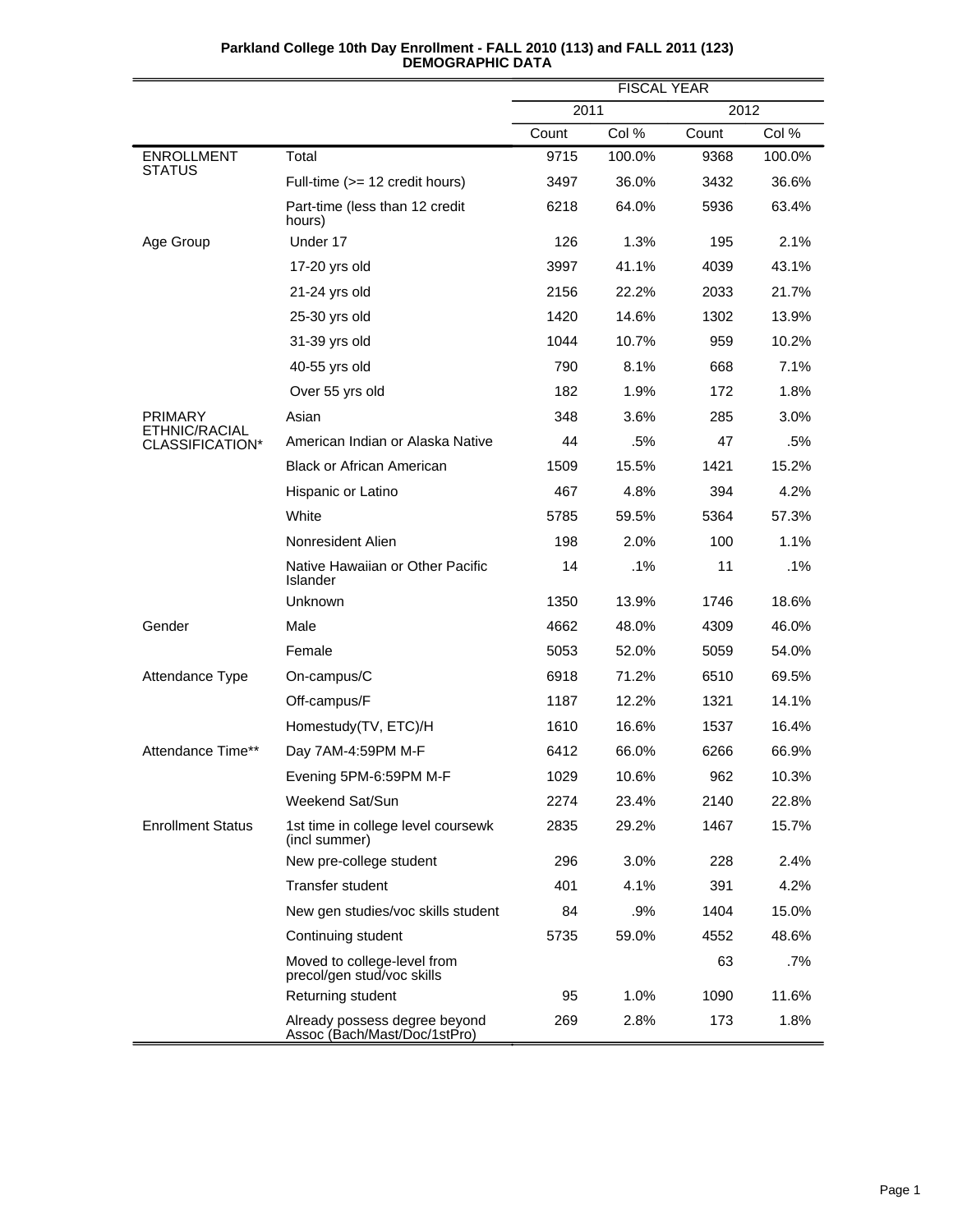|                                     |                                                           | <b>FISCAL YEAR</b> |        |       |        |  |
|-------------------------------------|-----------------------------------------------------------|--------------------|--------|-------|--------|--|
|                                     |                                                           | 2011               |        |       | 2012   |  |
|                                     |                                                           | Count              | Col %  | Count | Col %  |  |
| Student Level                       | Freshman                                                  | 5855               | 60.3%  | 5432  | 58.0%  |  |
|                                     | Sophomore                                                 | 2859               | 29.4%  | 3000  | 32.0%  |  |
|                                     | <b>Dual Enrollment</b>                                    | 27                 | .3%    | 14    | .1%    |  |
|                                     | Unclassified/other                                        | 722                | 7.4%   | 395   | 4.2%   |  |
|                                     | <b>Dual Credit</b>                                        | 252                | 2.6%   | 527   | 5.6%   |  |
| Residency                           | In-district                                               | 7063               | 72.7%  | 6807  | 72.7%  |  |
|                                     | Out-of-district                                           | 2259               | 23.3%  | 2185  | 23.3%  |  |
|                                     | Out-of-state                                              | 121                | 1.2%   | 100   | 1.1%   |  |
|                                     | Foreign Country                                           | 272                | 2.8%   | 276   | 2.9%   |  |
| <b>Student Intent</b>               | Prepare for transfer                                      | 349                | 3.6%   | 255   | 2.7%   |  |
|                                     | Improve skills for present job                            | 73                 | .8%    | 66    | .7%    |  |
|                                     | Prepare for job immediately after<br>com college          | 351                | 3.6%   | 265   | 2.8%   |  |
|                                     | Prepare for GED/improve basic ac<br>skills                | 16                 | .2%    | 13    | .1%    |  |
|                                     | Personal interest - not career<br>oriented                | 86                 | .9%    | 81    | .9%    |  |
|                                     | Other or unknown                                          | 8840               | 91.0%  | 8688  | 92.7%  |  |
| Enrollment<br>Objective             | Complete one or several courses                           | 2298               | 23.7%  | 2185  | 23.3%  |  |
|                                     | Complete a Certificate                                    | 560                | 5.8%   | 383   | 4.1%   |  |
|                                     | Complete Assoc degree                                     | 6857               | 70.6%  | 6800  | 72.6%  |  |
| TRANSFER<br><b>PLANS</b>            | NOT planning transfer                                     | 9366               | 96.4%  | 9113  | 97.3%  |  |
|                                     | YES, planning transfer                                    | 349                | 3.6%   | 255   | 2.7%   |  |
| <b>HIGHEST DEG</b><br><b>EARNED</b> | Assoc Deg/A                                               | 115                | 1.2%   | 62    | .7%    |  |
|                                     | Bachelor Deg/B                                            | 195                | 2.0%   | 125   | 1.3%   |  |
|                                     | Certificate/C                                             | 70                 | .7%    | 62    | .7%    |  |
|                                     | Doctoral/D                                                | 13                 | .1%    | 7     | .1%    |  |
|                                     | GED/G                                                     | 179                | 1.8%   | 140   | 1.5%   |  |
|                                     | High School Dip/H                                         | 8445               | 86.9%  | 8589  | 91.7%  |  |
|                                     | Master Deg/M                                              | 58                 | .6%    | 38    | .4%    |  |
|                                     | Other/O                                                   | 145                | 1.5%   | 85    | .9%    |  |
|                                     | First Prof (Dental, Law, etc)/P                           | 4                  | $.0\%$ | 3     | $.0\%$ |  |
|                                     | Passed one college-level course<br>but did not graduate/S | 491                | 5.1%   | 257   | 2.7%   |  |
| <b>ATHLETIC AID</b>                 | No Financial Assistance                                   | 9543               | 98.2%  | 9192  | 98.1%  |  |
|                                     | Scholarship Athlete                                       | 172                | 1.8%   | 176   | 1.9%   |  |
| <b>SPORT</b>                        | Not a Scholarship Athlete                                 | 9543               | 98.2%  | 9192  | 98.1%  |  |
| W/ATHLETIC AID                      | <b>Basketball</b>                                         | 27                 | .3%    | 26    | .3%    |  |
|                                     | Baseball (not soft)                                       | 33                 | .3%    | 37    | .4%    |  |
|                                     | All other sports                                          | 112                | 1.2%   | 113   | 1.2%   |  |
|                                     | Total                                                     | 9715               | 100.0% | 9368  | 100.0% |  |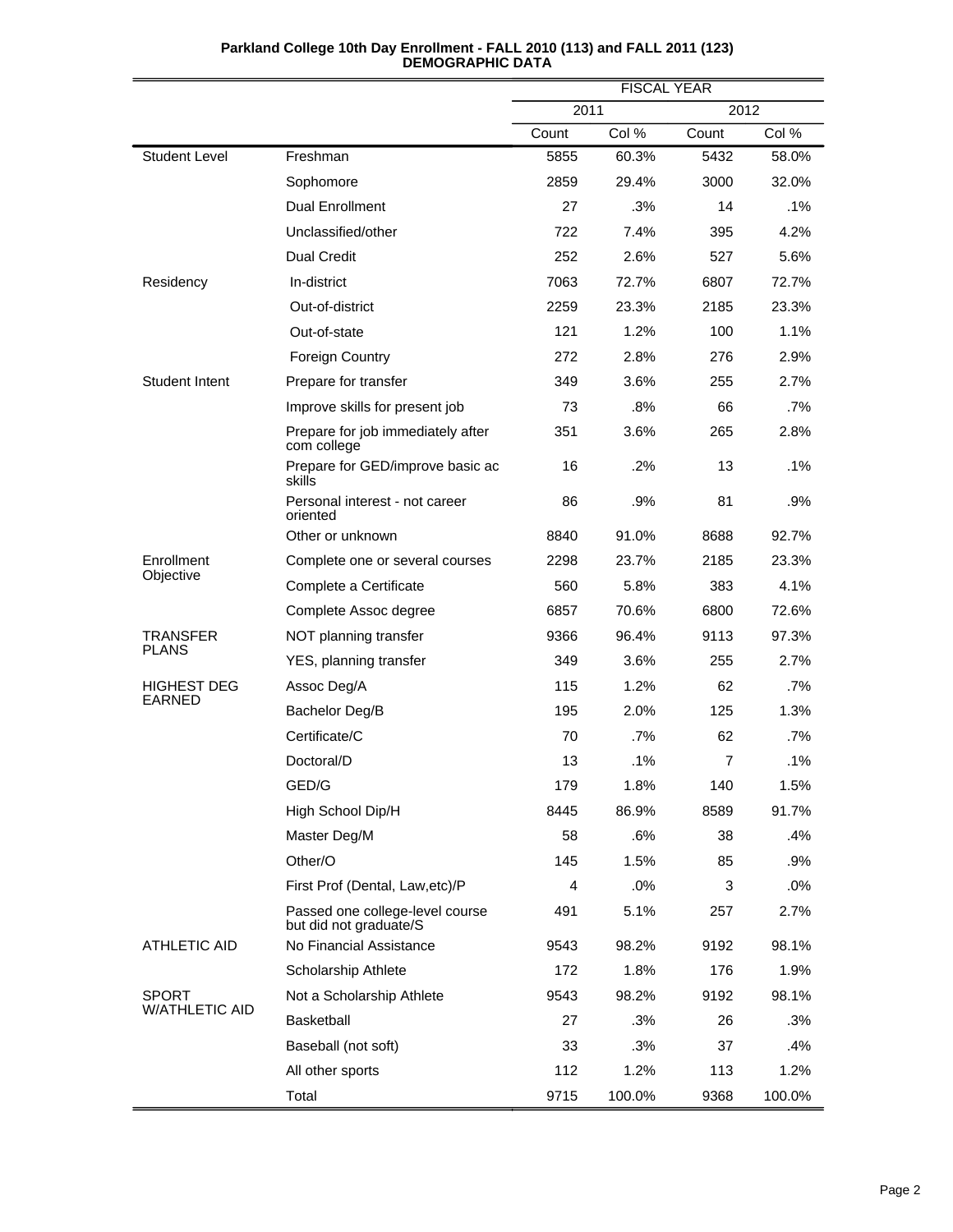\*\*Time of Attendance accounts for majority of student's course enrollment.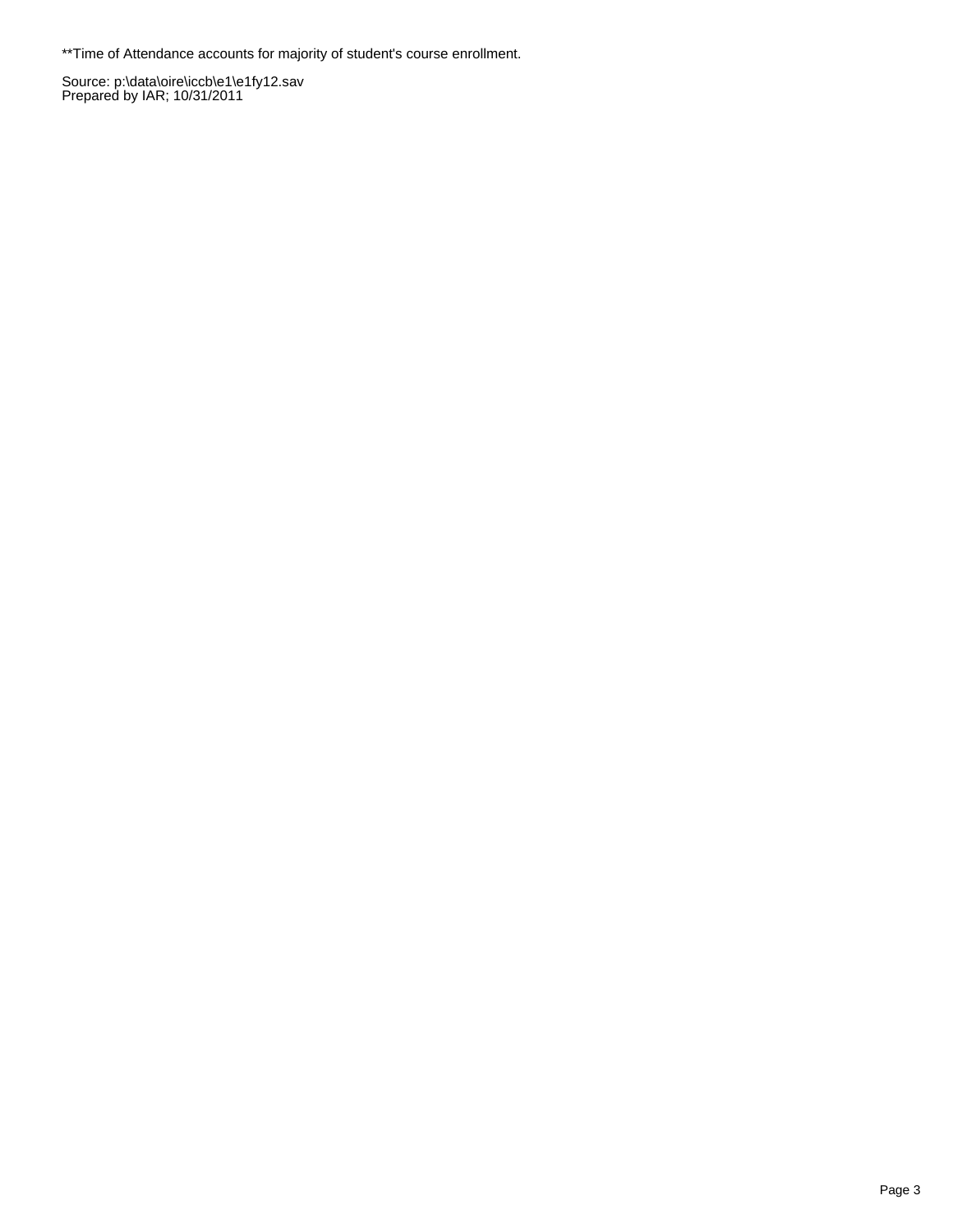|        |               | <b>FISCAL YEAR</b> |       |                         |       |  |
|--------|---------------|--------------------|-------|-------------------------|-------|--|
|        |               | 2011               |       | 2012                    |       |  |
|        |               | Count              | Col % | Count                   | Col % |  |
| County | Adams         | 12                 | .1%   | 8                       | .1%   |  |
|        | Alexander     | $\mathbf{1}$       | .0%   | 1                       | .0%   |  |
|        | <b>Bond</b>   | 3                  | .0%   | 1                       | .0%   |  |
|        | Boone         | 3                  | .0%   | 2                       | .0%   |  |
|        | <b>Bureau</b> | 3                  | .0%   | 8                       | .1%   |  |
|        | Calhoun       | $\mathbf{1}$       | .0%   | 4                       | .0%   |  |
|        | Cass          | 7                  | .1%   | 5                       | .1%   |  |
|        | Champaign     | 5387               | 55.5% | 5045                    | 53.9% |  |
|        | Christian     | 15                 | .2%   | 13                      | .1%   |  |
|        | Clark         | 8                  | .1%   | 8                       | .1%   |  |
|        | Clay          | 1                  | .0%   | 1                       | .0%   |  |
|        | Clinton       | 3                  | .0%   | 3                       | .0%   |  |
|        | Coles         | 40                 | .4%   | 48                      | .5%   |  |
|        | Cook          | 909                | 9.4%  | 1019                    | 10.9% |  |
|        | Crawford      | 4                  | .0%   | 7                       | .1%   |  |
|        | Cumberland    | 8                  | .1%   | 6                       | .1%   |  |
|        | De Kalb       | 9                  | .1%   | 10                      | .1%   |  |
|        | De Witt       | 112                | 1.2%  | 114                     | 1.2%  |  |
|        | Douglas       | 338                | 3.5%  | 370                     | 3.9%  |  |
|        | Du Page       | 78                 | .8%   | 89                      | 1.0%  |  |
|        | Edgar         | 29                 | .3%   | 38                      | .4%   |  |
|        | Edwards       |                    |       | $\overline{2}$          | .0%   |  |
|        | Effingham     | 28                 | .3%   | 41                      | .4%   |  |
|        | Fayette       | 1                  | .0%   | 2                       | .0%   |  |
|        | Ford          | 319                | 3.3%  | 302                     | 3.2%  |  |
|        | Franklin      | 3                  | .0%   | 2                       | .0%   |  |
|        | Fulton        | 10                 | .1%   | $\overline{\mathbf{c}}$ | .0%   |  |
|        | Gallatin      | $\mathbf{1}$       | .0%   | $\overline{c}$          | .0%   |  |
|        | Greene        | $\overline{c}$     | .0%   | 3                       | .0%   |  |
|        | Grundy        | 17                 | .2%   | 14                      | .1%   |  |
|        | Hancock       | 3                  | .0%   | $\overline{c}$          | .0%   |  |
|        | Hardin        | 1                  | .0%   | 1                       | .0%   |  |
|        | Henderson     | 1                  | .0%   | $\mathbf{1}$            | .0%   |  |
|        | Henry         | 23                 | .2%   | 11                      | .1%   |  |
|        | Iroquois      | 210                | 2.2%  | 188                     | 2.0%  |  |
|        | Jackson       | 9                  | .1%   | 13                      | .1%   |  |
|        | Jasper        | 2                  | .0%   | 4                       | .0%   |  |
|        | Jefferson     | 5                  | .1%   | 3                       | .0%   |  |
|        | Jersey        |                    |       | $\overline{\mathbf{c}}$ | .0%   |  |
|        | Jo Daviess    | $\mathbf{1}$       | .0%   | $\overline{\mathbf{c}}$ | .0%   |  |

 $\equiv$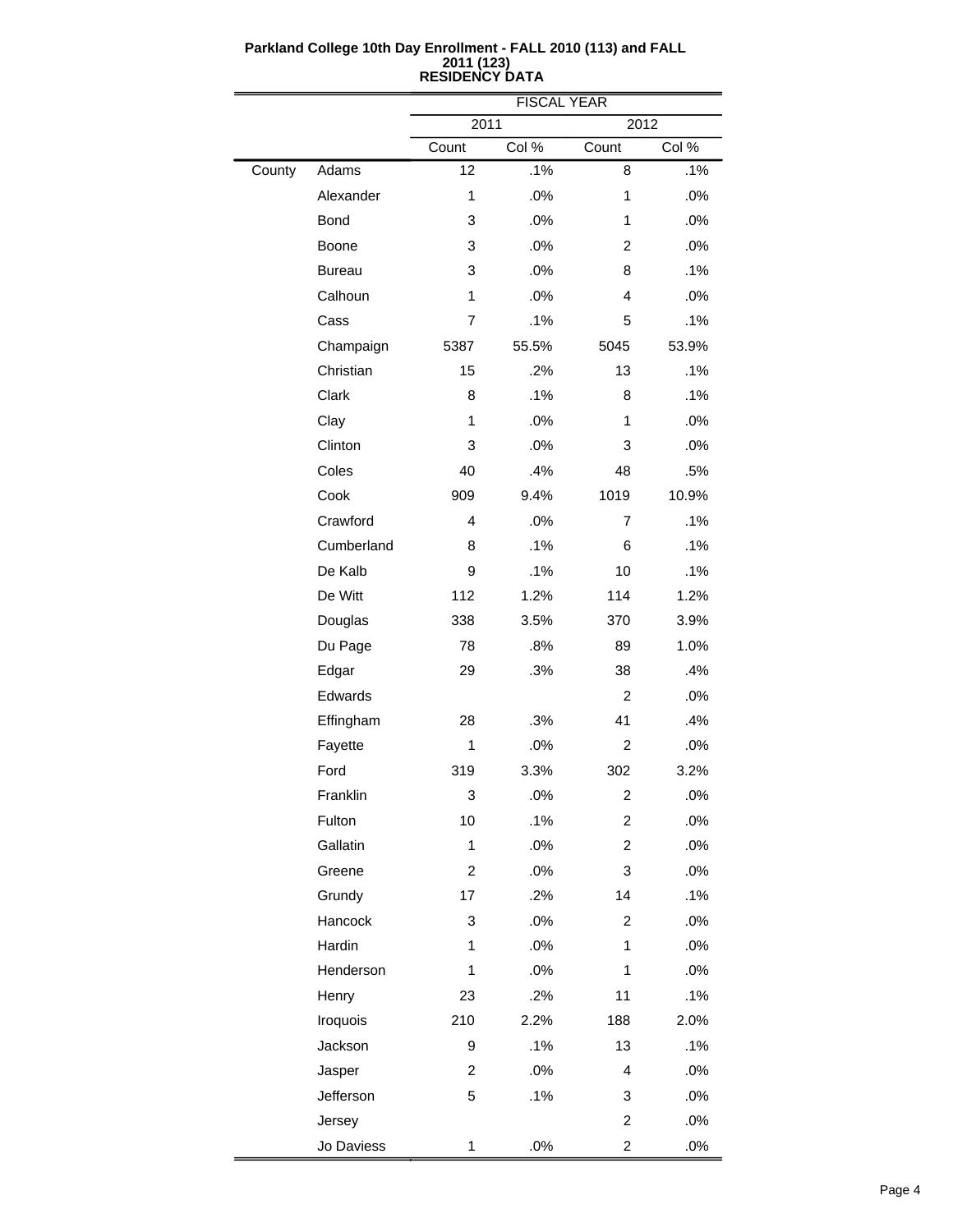|        |             | <b>FISCAL YEAR</b> |       |                |       |  |
|--------|-------------|--------------------|-------|----------------|-------|--|
|        |             | 2011               |       | 2012           |       |  |
|        |             | Count              | Col % | Count          | Col % |  |
| County | Johnson     | 3                  | .0%   | 1              | .0%   |  |
|        | Kane        | 39                 | .4%   | 33             | .4%   |  |
|        | Kankakee    | 58                 | .6%   | 59             | .6%   |  |
|        | Kendall     | $\overline{7}$     | .1%   | 8              | .1%   |  |
|        | Knox        | 19                 | .2%   | 9              | .1%   |  |
|        | Lake        | 84                 | .9%   | 60             | .6%   |  |
|        | La Salle    | 15                 | .2%   | 17             | .2%   |  |
|        | Lawrence    | 1                  | .0%   | 2              | .0%   |  |
|        | Lee         | 10                 | .1%   | 5              | .1%   |  |
|        | Livingston  | 105                | 1.1%  | 108            | 1.2%  |  |
|        | Logan       | 12                 | .1%   | 12             | .1%   |  |
|        | McDonough   | $\overline{7}$     | .1%   | 8              | .1%   |  |
|        | McHenry     | 8                  | .1%   | 20             | .2%   |  |
|        | McLean      | 215                | 2.2%  | 246            | 2.6%  |  |
|        | Macon       | 98                 | 1.0%  | 84             | .9%   |  |
|        | Macoupin    | 8                  | .1%   | $\mathbf{1}$   | .0%   |  |
|        | Madison     | 30                 | .3%   | 20             | .2%   |  |
|        | Marion      | 9                  | .1%   | $\overline{c}$ | .0%   |  |
|        | Marshall    | $\overline{c}$     | .0%   | 3              | .0%   |  |
|        | Mason       | 4                  | .0%   | 3              | .0%   |  |
|        | Massac      |                    |       | $\mathbf{1}$   | .0%   |  |
|        | Menard      | 9                  | .1%   | 7              | .1%   |  |
|        | Mercer      | 8                  | .1%   | 3              | .0%   |  |
|        | Monroe      | $\overline{c}$     | .0%   | 3              | .0%   |  |
|        | Montgomery  | 8                  | .1%   | 11             | .1%   |  |
|        | Morgan      | 11                 | .1%   | 6              | .1%   |  |
|        | Moultrie    | 14                 | .1%   | 10             | .1%   |  |
|        | Ogle        | 6                  | .1%   | 4              | .0%   |  |
|        | Peoria      | 57                 | .6%   | 26             | .3%   |  |
|        | Perry       | 2                  | .0%   | $\overline{c}$ | .0%   |  |
|        | Piatt       | 399                | 4.1%  | 381            | 4.1%  |  |
|        | Pike        | 2                  | .0%   | 4              | .0%   |  |
|        | Putnam      | 3                  | .0%   | 1              | .0%   |  |
|        | Randolph    | 4                  | .0%   | 6              | .1%   |  |
|        | Richland    | 1                  | .0%   | 4              | .0%   |  |
|        | Rock Island | 12                 | .1%   | 8              | .1%   |  |
|        | St. Clair   | 16                 | .2%   | 21             | .2%   |  |
|        | Saline      | 1                  | .0%   | $\mathbf{1}$   | .0%   |  |
|        | Sangamon    | 62                 | .6%   | 49             | .5%   |  |
|        | Schuyler    | $\overline{c}$     | .0%   | 3              | .0%   |  |

L,

 $\qquad \qquad =$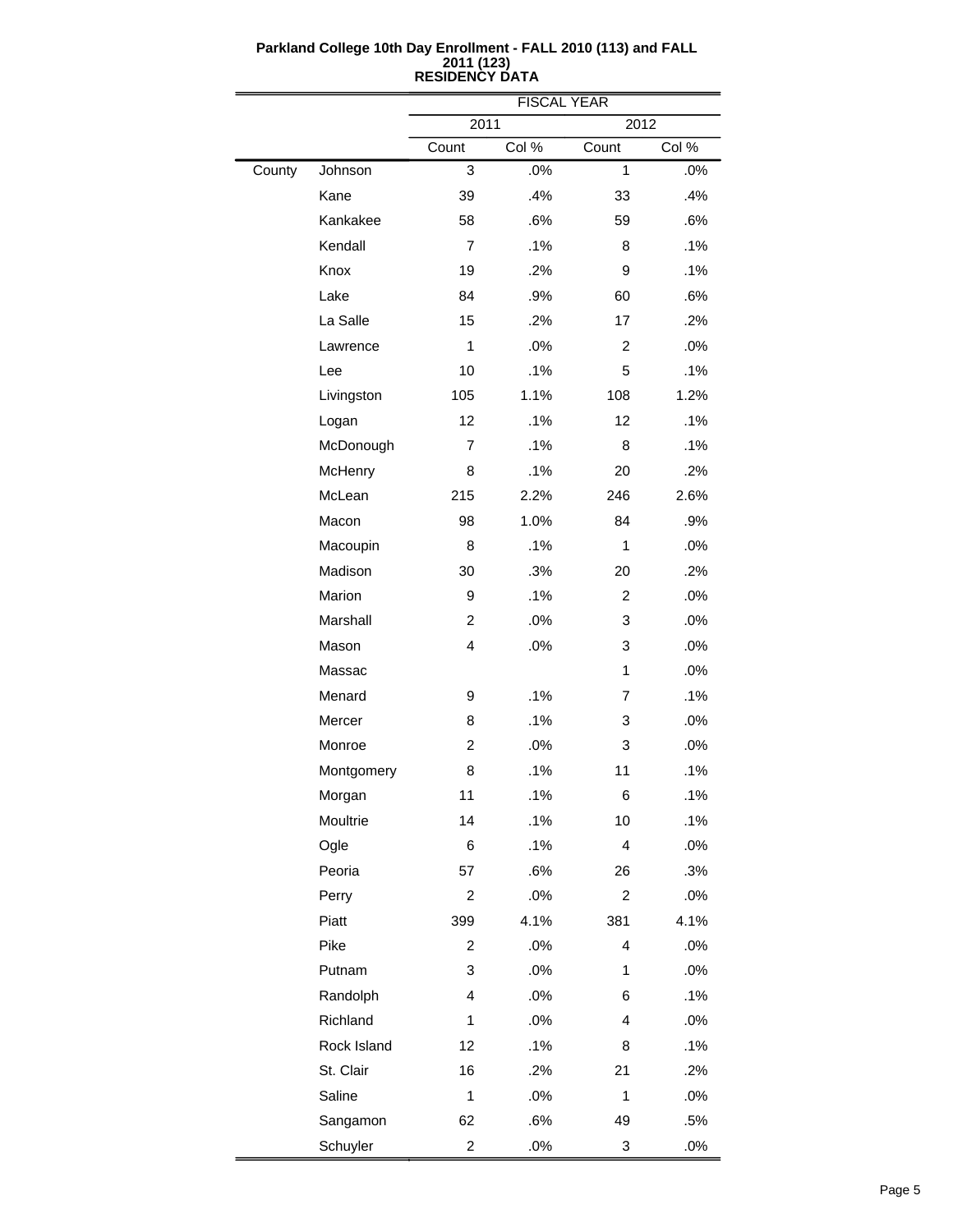|        |                         | <b>FISCAL YEAR</b> |        |                |        |
|--------|-------------------------|--------------------|--------|----------------|--------|
|        |                         | 2011               |        | 2012           |        |
|        |                         | Count              | Col %  | Count          | Col %  |
| County | Scott                   | 1                  | .0%    | $\overline{2}$ | .0%    |
|        | Shelby                  | 9                  | .1%    | 10             | $.1\%$ |
|        | <b>Stark</b>            | $\overline{2}$     | .0%    | 2              | $.0\%$ |
|        | Stephenson              | 3                  | .0%    | 5              | .1%    |
|        | <b>Tazewell</b>         | 29                 | .3%    | 22             | .2%    |
|        | Union                   | $\overline{4}$     | .0%    | 1              | .0%    |
|        | Vermilion               | 185                | 1.9%   | 182            | 1.9%   |
|        | Wabash                  | 1                  | .0%    |                |        |
|        | Warren                  | 10                 | .1%    | 3              | .0%    |
|        | Washington              | 1                  | .0%    | 1              | .0%    |
|        | Wayne                   | 1                  | .0%    | 1              | .0%    |
|        | Whiteside               | 11                 | .1%    | 7              | $.1\%$ |
|        | Will                    | 76                 | .8%    | 79             | .8%    |
|        | Williamson              | 2                  | .0%    | 4              | .0%    |
|        | Winnebago               | 15                 | .2%    | 9              | $.1\%$ |
|        | Woodford                | 12                 | .1%    | 15             | .2%    |
|        | Correct/OOState/Foreign | 393                | 4.0%   | 376            | 4.0%   |
|        | Total                   | 9715               | 100.0% | 9368           | 100.0% |

**Parkland College 10th Day Enrollment - FALL 2010 (113) and FALL 2011 (123) RESIDENCY DATA**

Source: p:\data\oire\iccb\e1\e1fy12.sav

Prepared by IAR; 10/31/2011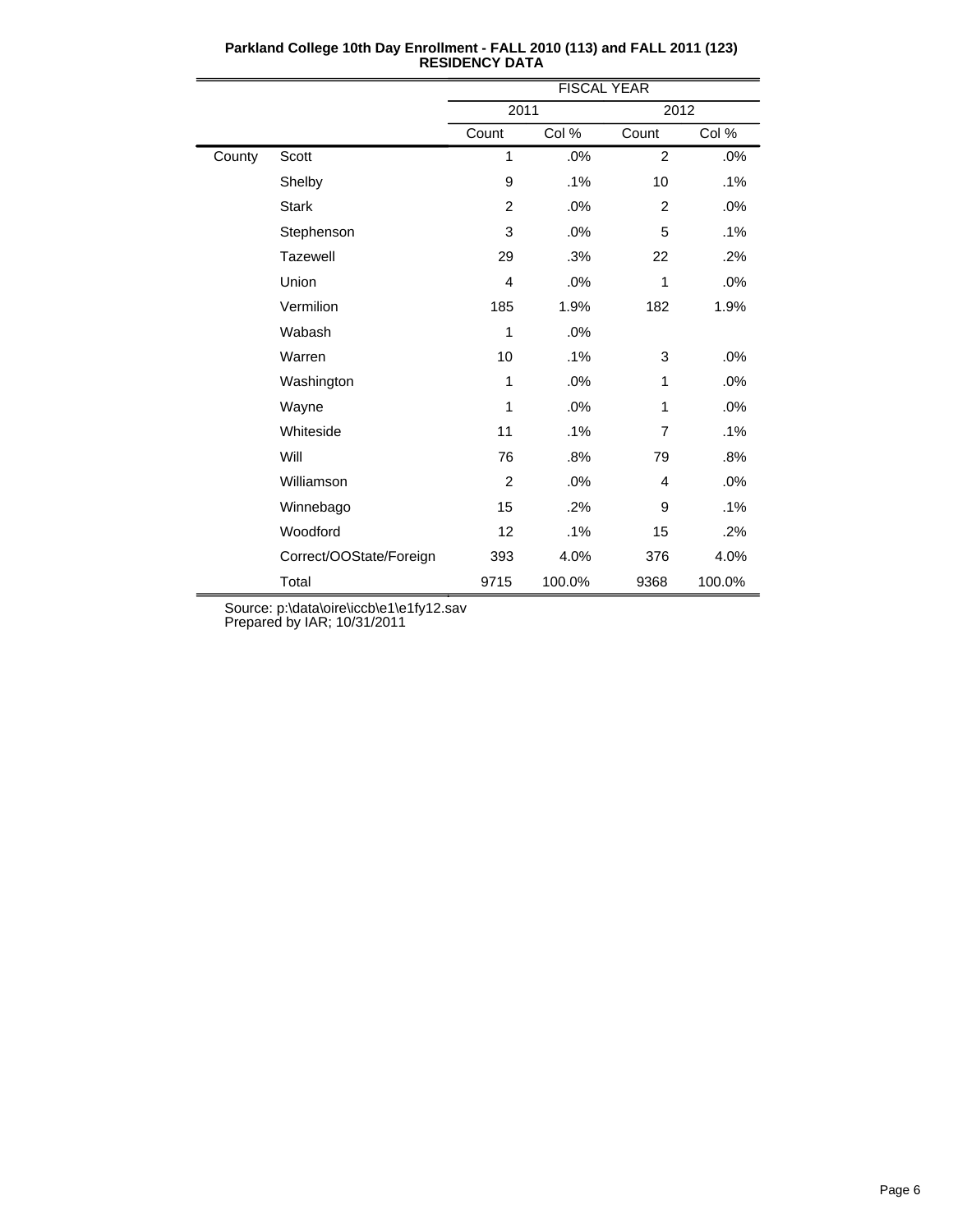|                     |                             |                  | <b>FISCAL YEAR</b> |                |        |  |
|---------------------|-----------------------------|------------------|--------------------|----------------|--------|--|
|                     |                             | 2011             |                    | 2012           |        |  |
|                     |                             | Count            | Col %              | Count          | Col %  |  |
| Out-of-<br>District | Total                       | 2259             | 100.0%             | 2185           | 100.0% |  |
|                     | Kaskaskia Coll              | 18               | .8%                | 11             | .5%    |  |
|                     | Coll of DuPage              | 87               | 3.9%               | 92             | 4.2%   |  |
|                     | <b>Black Hawk Coll</b>      | 42               | 1.9%               | 22             | 1.0%   |  |
|                     | <b>Triton Coll</b>          | 56               | 2.5%               | 57             | 2.6%   |  |
|                     | Sauk Valley Comm Coll       | 21               | .9%                | 11             | .5%    |  |
|                     | Danville Area Comm Coll     | 188              | 8.3%               | 162            | 7.4%   |  |
|                     | City Coll of Chicago        | 463              | 20.5%              | 519            | 23.8%  |  |
|                     | Elgin Comm College          | 42               | 1.9%               | 43             | 2.0%   |  |
|                     | South Surburban Coll        | 43               | 1.9%               | 59             | 2.7%   |  |
|                     | Rock Valley Coll            | 23               | 1.0%               | 8              | .4%    |  |
|                     | William Rainey Harper Col   | 30               | 1.3%               | 52             | 2.4%   |  |
|                     | Il Valley Comm Coll         | 40               | 1.8%               | 37             | 1.7%   |  |
|                     | Il Central Coll             | 94               | 4.2%               | 50             | 2.3%   |  |
|                     | Prairie State Coll          | 85               | 3.8%               | 99             | 4.5%   |  |
|                     | Waubonsee Comm Coll         | 26               | 1.2%               | 24             | 1.1%   |  |
|                     | Lake Land Coll              | 100              | 4.4%               | 112            | 5.1%   |  |
|                     | Carl Sandburg Coll          | 78               | 3.5%               | 63             | 2.9%   |  |
|                     | <b>Highland Coomm Coll</b>  | 8                | .4%                | 8              | .4%    |  |
|                     | Kankakee Comm Coll          | 116              | 5.1%               | 105            | 4.8%   |  |
|                     | Rend Lake Coll              | 9                | .4%                | $\overline{c}$ | .1%    |  |
|                     | <b>Belleville Area Coll</b> | 25               | 1.1%               | 31             | 1.4%   |  |
|                     | Kishwaukee Coll             | 6                | .3%                | 3              | .1%    |  |
|                     | Moraine Valley Comm Coll    | 59               | 2.6%               | 55             | 2.5%   |  |
|                     | Joliet Junior Coll          | 56               | 2.5%               | 56             | 2.6%   |  |
|                     | Lincoln Land Comm Coll      | 105              | 4.6%               | 75             | 3.4%   |  |
|                     | Morton College              | 21               | .9%                | 17             | .8%    |  |
|                     | <b>McHenry County Coll</b>  | $\mathbf{1}$     | .0%                | 9              | .4%    |  |
|                     | Il Eastern Comm Coll        | 10               | .4%                | 18             | .8%    |  |
|                     | John A Logan Coll           | $\boldsymbol{7}$ | .3%                | 15             | .7%    |  |
|                     | Shawnee Comm Coll           |                  |                    | $\overline{c}$ | .1%    |  |
|                     | Coll of Lake County         | 69               | 3.1%               | 50             | 2.3%   |  |
|                     | Southeastern II Coll        | 3                | .1%                | $\mathbf{1}$   | .0%    |  |
|                     | Spoon River Coll            | 19               | .8%                | $\overline{7}$ | .3%    |  |
|                     | Oakton College              | 36               | 1.6%               | 59             | 2.7%   |  |
|                     | Lewis & Clark Comm Coll     | 20               | .9%                | 11             | .5%    |  |
|                     | Richland Comm Coll          | 116              | 5.1%               | 102            | 4.7%   |  |
|                     | John Wood Comm Coll         | 11               | .5%                | 5              | .2%    |  |
|                     | <b>Heartland Comm Coll</b>  | 124              | 5.5%               | 129            | 5.9%   |  |
|                     | State Comm Coll             | $\overline{c}$   | .1%                | 4              | .2%    |  |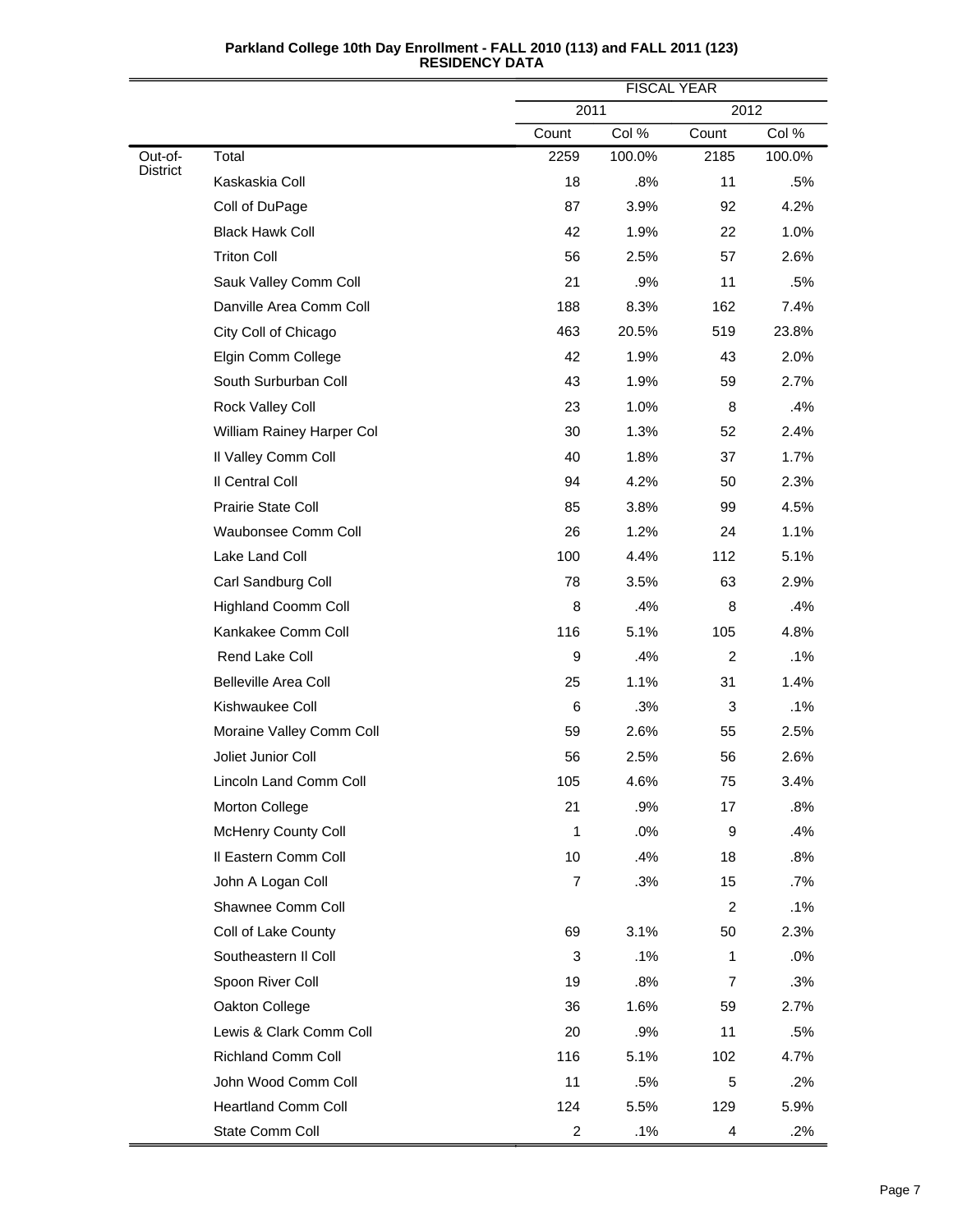|                                      |                           | <b>FISCAL YEAR</b> |        |       |        |  |
|--------------------------------------|---------------------------|--------------------|--------|-------|--------|--|
|                                      |                           | 2011               |        | 2012  |        |  |
|                                      |                           | Count              | Col %  | Count | Col %  |  |
| <b>District</b><br>Instructi<br>onal | Not shared/not chargeback | 9420               | 97.0%  | 9078  | 96.9%  |  |
|                                      | Shared from another coll  | 226                | 2.3%   | 226   | 2.4%   |  |
| Arrange<br>ment                      | Chargeback                | 69                 | .7%    | 64    | .7%    |  |
|                                      | Total                     | 9715               | 100.0% | 9368  | 100.0% |  |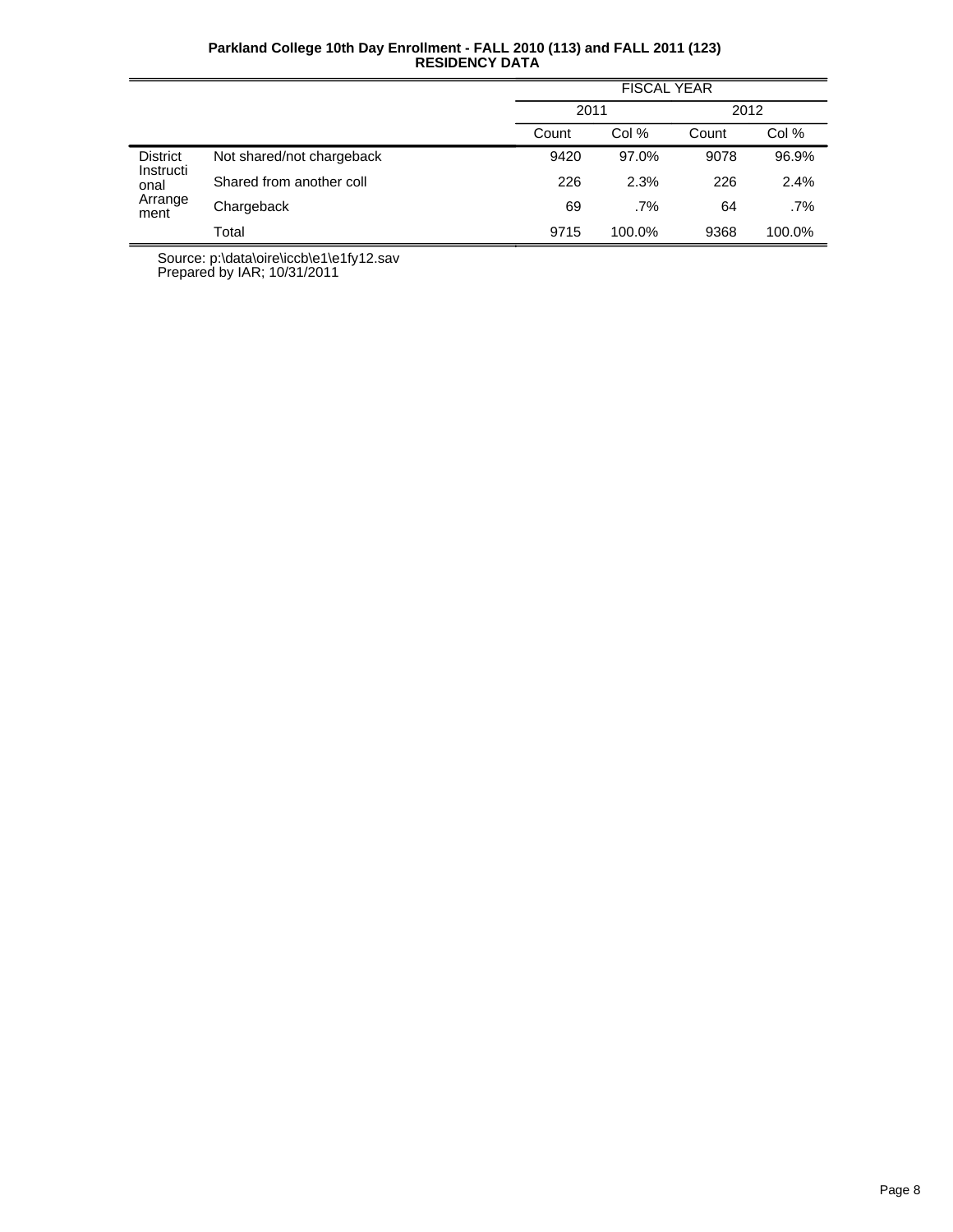|              |                | <b>FISCAL YEAR</b>      |        |                         |        |
|--------------|----------------|-------------------------|--------|-------------------------|--------|
|              |                | 2011                    |        | 2012                    |        |
|              |                | Count                   | Col %  | Count                   | Col %  |
| <b>State</b> | Arizona        |                         |        | $\overline{2}$          | .0%    |
|              | Arkansas       | $\overline{c}$          | .0%    | $\mathbf{1}$            | .0%    |
|              | California     | $\overline{7}$          | .1%    | 9                       | .1%    |
|              | Colorado       | 1                       | .0%    | $\overline{c}$          | .0%    |
|              | Delaware       | $\mathbf{1}$            | .0%    |                         |        |
|              | Florida        | 3                       | .0%    | 6                       | .1%    |
|              | Georgia        | 3                       | .0%    | $\overline{c}$          | .0%    |
|              | Illinois       | 9324                    | 96.0%  | 8958                    | 95.6%  |
|              | Indiana        | 33                      | .3%    | 34                      | .4%    |
|              | lowa           | 3                       | .0%    | 4                       | .0%    |
|              | Kentucky       | $\overline{c}$          | .0%    | 2                       | .0%    |
|              | Maryland       | $\mathbf{1}$            | .0%    | 3                       | .0%    |
|              | Michigan       | $\overline{c}$          | .0%    | 11                      | .1%    |
|              | Minnesota      | $\overline{c}$          | .0%    | $\overline{c}$          | .0%    |
|              | Mississippi    | $\mathbf{1}$            | .0%    |                         |        |
|              | Missouri       | 16                      | .2%    | 12                      | .1%    |
|              | Montana        | $\mathbf{1}$            | .0%    |                         |        |
|              | Nebraska       | $\mathbf{1}$            | .0%    |                         |        |
|              | Nevada         | $\mathbf{1}$            | .0%    | 2                       | .0%    |
|              | New Jersey     | 7                       | .1%    | 6                       | .1%    |
|              | New York       | 3                       | .0%    | 3                       | .0%    |
|              | North Carolina |                         |        | 8                       | .1%    |
|              | Ohio           | 6                       | .1%    | 5                       | .1%    |
|              | Oregon         | $\overline{\mathbf{c}}$ | .0%    | $\mathbf{1}$            | .0%    |
|              | Pennsylvania   | 3                       | .0%    | $\mathbf{1}$            | .0%    |
|              | South Dakota   |                         |        | 1                       | .0%    |
|              | Tennessee      | $\mathbf{1}$            | .0%    | $\overline{\mathbf{4}}$ | .0%    |
|              | Texas          | 5                       | .1%    | 4                       | .0%    |
|              | Utah           | $\mathbf{1}$            | .0%    |                         |        |
|              | Virginia       | 5                       | .1%    | 3                       | .0%    |
|              | Wisconsin      | 4                       | .0%    | 4                       | .0%    |
|              | Wyoming        | 1                       | .0%    | $\mathbf{1}$            | .0%    |
|              | Puerto Rico    | 1                       | .0%    | $\mathbf{1}$            | .0%    |
|              | Foreign        | 272                     | 2.8%   | 276                     | 2.9%   |
|              | Total          | 9715                    | 100.0% | 9368                    | 100.0% |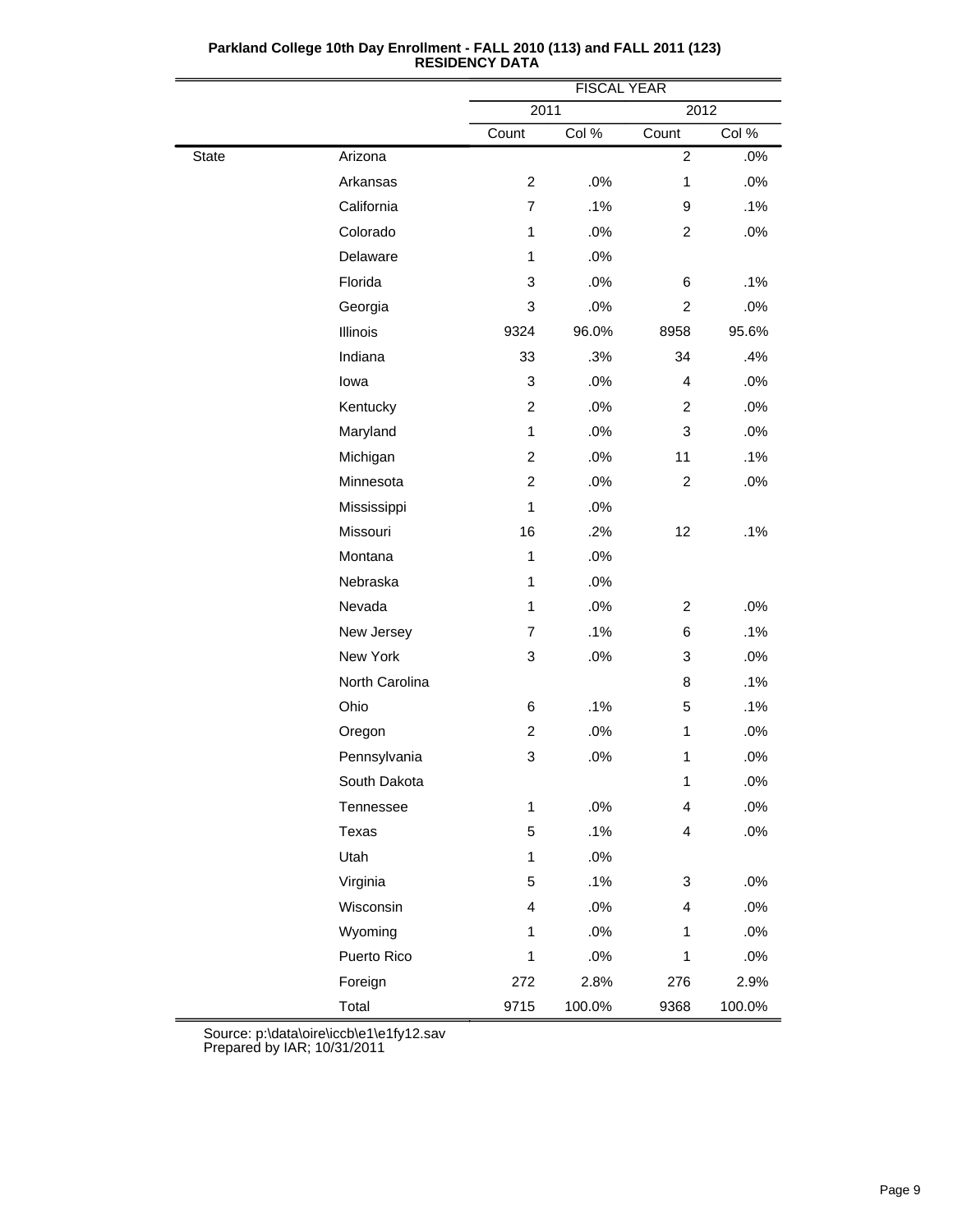|                  |                 | <b>FISCAL YEAR</b> |       |                |        |
|------------------|-----------------|--------------------|-------|----------------|--------|
|                  |                 | 2011<br>Count      | Col % | 2012<br>Count  | Col %  |
| PROGRAM OF STUDY | <b>B ABGAAS</b> | $\overline{7}$     | .1%   | 10             | .1%    |
|                  | <b>B ABKAAS</b> | 3                  | .0%   |                |        |
|                  | <b>B ABLAAS</b> | 42                 | .4%   | 33             | .4%    |
|                  | <b>B ABLCER</b> | 1                  | .0%   | $\overline{2}$ | .0%    |
|                  | <b>B ABMAAS</b> | 39                 | .4%   | 52             | .6%    |
|                  | <b>B ABRAAS</b> | 9                  | .1%   | 12             | .1%    |
|                  | <b>B ABTAAS</b> | 10                 | .1%   | 11             | .1%    |
|                  | <b>B ACCAAS</b> | 136                | 1.4%  | 121            | 1.3%   |
|                  | <b>B ACCCER</b> | 15                 | .2%   | 10             | $.1\%$ |
|                  | <b>B AGBCER</b> | 5                  | .1%   | 4              | .0%    |
|                  | <b>B CCPAAS</b> | $\overline{7}$     | .1%   | 4              | .0%    |
|                  | <b>B CSSAAS</b> | 1                  | .0%   | 1              | .0%    |
|                  | <b>B EQMAAS</b> | 16                 | .2%   | 16             | .2%    |
|                  | <b>B EQMCER</b> | 5                  | .1%   | 4              | .0%    |
|                  | <b>B FLDCER</b> | 3                  | .0%   | 8              | .1%    |
|                  | <b>B GISCER</b> | 3                  | .0%   | 4              | .0%    |
|                  | <b>B HIFCER</b> | 4                  | .0%   | 6              | $.1\%$ |
|                  | <b>B HIHAAS</b> | 23                 | .2%   | 22             | .2%    |
|                  | <b>B HIMCER</b> | $\overline{2}$     | .0%   | $\overline{2}$ | .0%    |
|                  | <b>B HIRAAS</b> | 41                 | .4%   | 42             | .4%    |
|                  | <b>B HRCAAS</b> | 4                  | .0%   | 6              | .1%    |
|                  | <b>B INDCER</b> | 15                 | .2%   | 11             | .1%    |
|                  | <b>B INTCER</b> | 5                  | .1%   | 3              | .0%    |
|                  | <b>B MGTAAS</b> | 184                | 1.9%  | 186            | 2.0%   |
|                  | <b>B MKTAAS</b> | 49                 | .5%   | 37             | .4%    |
|                  | <b>C TFLCER</b> | 1                  | .0%   |                |        |
|                  | E ACECER        | 1                  | .0%   | 1              | .0%    |
|                  | E ACRAAS        | 43                 | .4%   | 40             | .4%    |
|                  | E ACRCER        | 9                  | .1%   | $\overline{4}$ | .0%    |
|                  | E AFTAAS        | 27                 | .3%   | 28             | .3%    |
|                  | E AMTCER        | 9                  | .1%   | 9              | .1%    |
|                  | E AUSCER        | 2                  | .0%   | 7              | .1%    |
|                  | E AUTAAS        | 86                 | .9%   | 80             | .9%    |
|                  | <b>E BCRCER</b> | 15                 | .2%   | 11             | .1%    |
|                  | E BRLCER        |                    |       | $\overline{c}$ | .0%    |
|                  | E CCACER        | 97                 | 1.0%  |                |        |
|                  | E CCDCER        |                    |       | 1              | .0%    |
|                  | E CDBAAS        | 23                 | .2%   | 28             | .3%    |
|                  | E CDMAAS        | 70                 | .7%   | 56             | .6%    |
|                  | E CDSAAS        | $\overline{7}$     | .1%   | $\overline{7}$ | .1%    |

**Parkland College 10th Day Enrollment - FALL 2010 (113) and FALL 2011 (123) PROGRAM MAJOR AND PREVIOUS COLLEGE EXPERIENCE**

 $\overline{\phantom{a}}$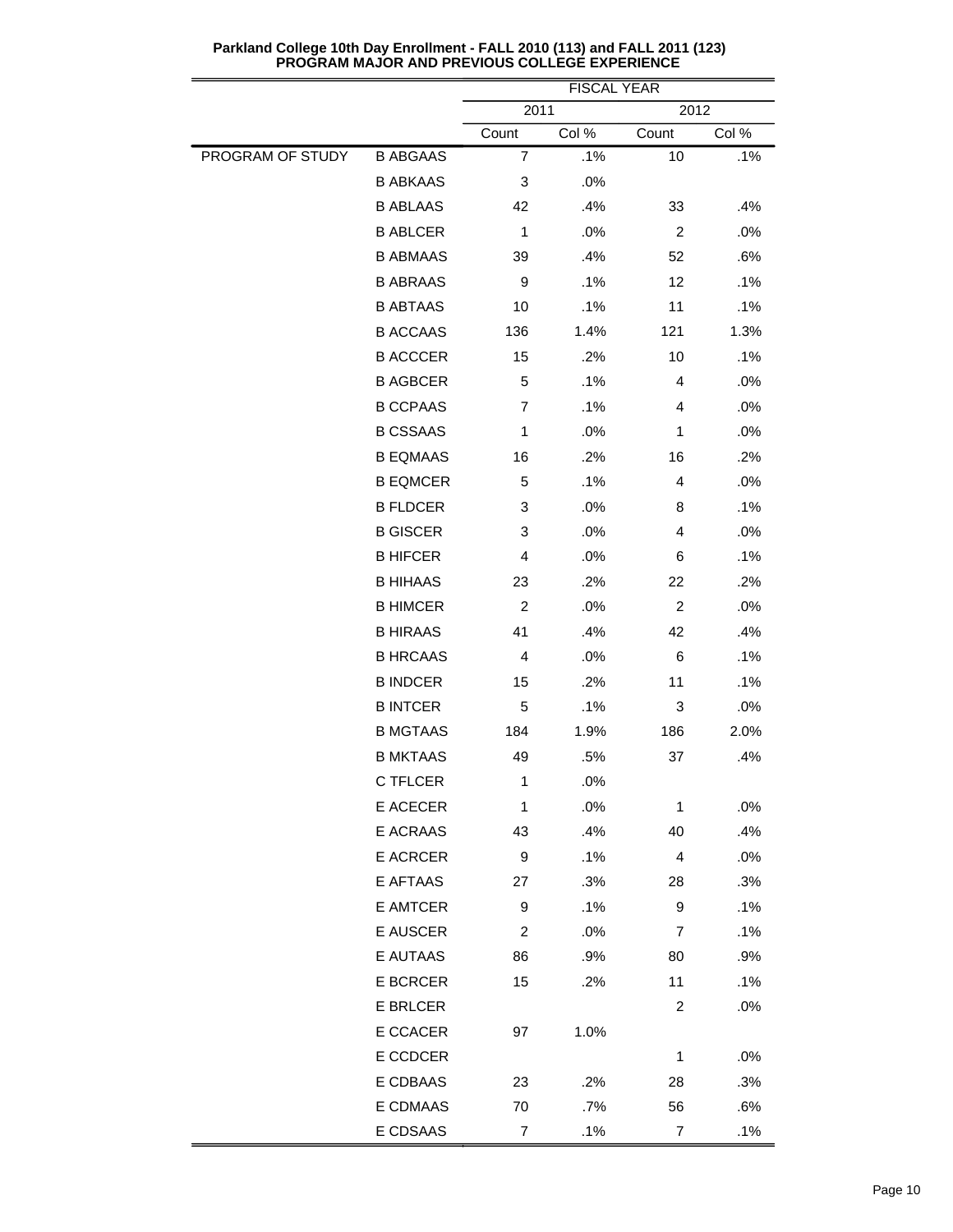|                  |                 | FISUAL YEAR<br>2011<br>2012 |       |                |       |
|------------------|-----------------|-----------------------------|-------|----------------|-------|
|                  |                 | Count                       | Col % | Count          | Col % |
| PROGRAM OF STUDY | E CITAAS        | 1                           | .0%   |                |       |
|                  | E CIVCER        | 3                           | .0%   | 6              | .1%   |
|                  | E CMDCER        | 3                           | .0%   | 3              | .0%   |
|                  | E CNHAAS        |                             |       | 18             | .2%   |
|                  | <b>E CRRCER</b> | $\mathbf{1}$                | .0%   |                |       |
|                  | <b>E CTTAAS</b> | 6                           | .1%   | 4              | .0%   |
|                  | E CWCCER        |                             |       | 1              | .0%   |
|                  | E ECJAAS        |                             |       | $\overline{c}$ | .0%   |
|                  | E ECSAAS        | 30                          | .3%   | 36             | .4%   |
|                  | E EIWCER        | 2                           | .0%   | $\mathbf{1}$   | .0%   |
|                  | <b>E ELPCER</b> | 10                          | .1%   | 7              | .1%   |
|                  | E ENSAES        | 192                         | 2.0%  | 195            | 2.1%  |
|                  | <b>E ERWCER</b> | $\overline{c}$              | .0%   |                |       |
|                  | E GLZCER        | 9                           | .1%   | 3              | .0%   |
|                  | E HACCER        |                             |       | 15             | .2%   |
|                  | E HVCCER        | 33                          | .3%   | 22             | .2%   |
|                  | E IMTCER        | 38                          | .4%   | 18             | .2%   |
|                  | <b>E IRWCER</b> | 37                          | .4%   |                |       |
|                  | <b>E MFGAAS</b> | 37                          | .4%   | 35             | .4%   |
|                  | <b>E MFTCER</b> | 6                           | .1%   | 6              | .1%   |
|                  | <b>E MPTAAS</b> | 1                           | .0%   |                |       |
|                  | E PDACER        | 29                          | .3%   | 4              | .0%   |
|                  | E PETAAS        | 60                          | .6%   | 63             | .7%   |
|                  | <b>E PFTCER</b> | 1                           | .0%   | 24             | .3%   |
|                  | E SMACER        | 13                          | .1%   | 7              | .1%   |
|                  | E SSTAAS        | 7                           | .1%   | 7              | .1%   |
|                  | E TACCER        |                             |       | 1              | .0%   |
|                  | <b>EHAC CER</b> | $\overline{c}$              | .0%   |                |       |
|                  | F AADAFA        | 76                          | .8%   | 73             | .8%   |
|                  | F AAEAFA        | 15                          | .2%   | 20             | .2%   |
|                  | <b>F ENTCER</b> |                             |       | $\mathbf 5$    | .1%   |
|                  | F GDSAAS        | 66                          | .7%   | 72             | .8%   |
|                  | <b>F MCBAAS</b> | 34                          | .3%   | 36             | .4%   |
|                  | <b>F MCCAAS</b> | 12                          | .1%   | 16             | .2%   |
|                  | <b>F MPHAAS</b> |                             |       | 12             | .1%   |
|                  | F MSEAFA        | 26                          | .3%   | 21             | .2%   |
|                  | F MSPAFA        | 32                          | .3%   | 24             | .3%   |
|                  | <b>FMPH AAS</b> | 6                           | .1%   |                |       |
|                  | <b>G DCMCER</b> | 3                           | .0%   | $\overline{c}$ | .0%   |
|                  | <b>G DHGAAS</b> | 67                          | .7%   | 68             | .7%   |

**Parkland College 10th Day Enrollment - FALL 2010 (113) and FALL 2011 (123) PROGRAM MAJOR AND PREVIOUS COLLEGE EXPERIENCE**

 $\overline{\phantom{a}}$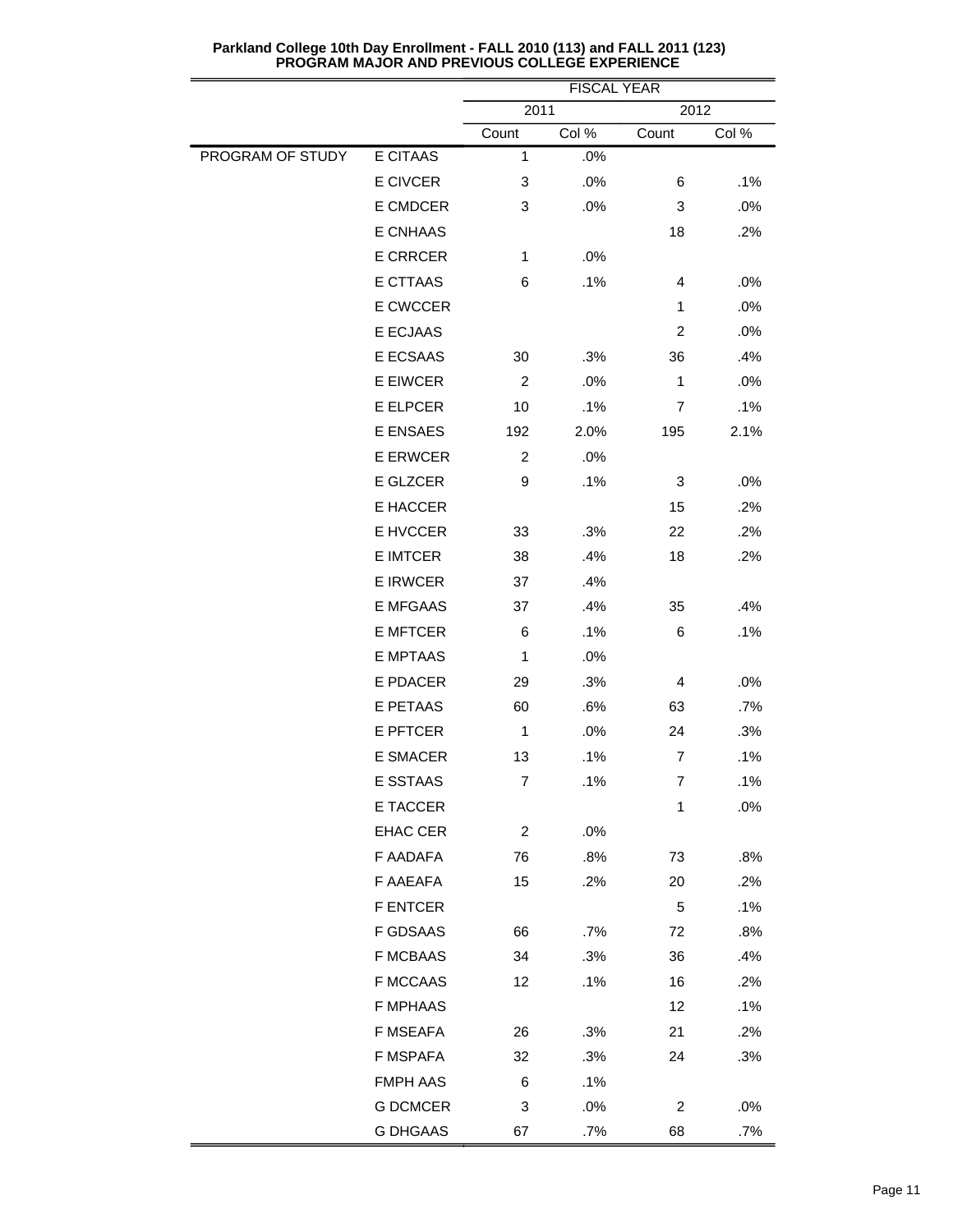|                  |                 | <b>FISCAL YEAR</b> |        |              |       |
|------------------|-----------------|--------------------|--------|--------------|-------|
|                  |                 | 2011               |        | 2012         |       |
|                  |                 | Count              | Col %  | Count        | Col % |
| PROGRAM OF STUDY | <b>G DTPAAS</b> | 19                 | .2%    | 10           | .1%   |
|                  | <b>G DTPCER</b> | $\overline{4}$     | .0%    | 6            | .1%   |
|                  | <b>G EMACER</b> | 2                  | .0%    | 3            | .0%   |
|                  | <b>G EMTAAS</b> | 18                 | .2%    | 18           | .2%   |
|                  | <b>G EMTCER</b> | 7                  | .1%    | 6            | .1%   |
|                  | <b>G MASCER</b> | 47                 | .5%    | 56           | .6%   |
|                  | <b>G MSGCER</b> | 17                 | .2%    | 19           | .2%   |
|                  | <b>G NASCER</b> | 34                 | .3%    | 24           | .3%   |
|                  | <b>G NURAAS</b> | 197                | 2.0%   | 186          | 2.0%  |
|                  | <b>G NURCER</b> | 10                 | .1%    | 15           | .2%   |
|                  | <b>G OTAAAS</b> | 33                 | .3%    | 38           | .4%   |
|                  | <b>G RTTAAS</b> | 33                 | .3%    | 32           | .3%   |
|                  | <b>G SURAAS</b> | 33                 | .3%    | 35           | .4%   |
|                  | <b>G VTTAAS</b> | 64                 | .7%    | 51           | .5%   |
|                  | <b>G XMRCER</b> |                    |        | 5            | .1%   |
|                  | <b>G XRAAAS</b> | 37                 | .4%    | 35           | .4%   |
|                  | <b>GXMR CER</b> | 5                  | .1%    |              |       |
|                  | H GAAAA         | 1332               | 13.7%  | 1243         | 13.3% |
|                  | H GAACE         | 84                 | .9%    | 26           | .3%   |
|                  | M CNAAAS        |                    |        | 1            | .0%   |
|                  | N ASGAS         | 1434               | 14.8%  | 1404         | 15.0% |
|                  | <b>N FTRCER</b> | 17                 | .2%    | 15           | .2%   |
|                  | OCCUP1799       | 550                | 5.7%   | 575          | 6.1%  |
|                  | S CDACER        | 6                  | .1%    | 4            | .0%   |
|                  | S CHDAAS        | 89                 | .9%    | 90           | 1.0%  |
|                  | S CJSAAS        | 209                | 2.2%   | 206          | 2.2%  |
|                  | S FSTAAS        | 27                 | .3%    | 24           | .3%   |
|                  | S FSTCER        | $\overline{c}$     | .0%    | 1            | .0%   |
|                  | S HSTAAS        | $\mathbf{1}$       | .0%    |              |       |
|                  | S PROAAS        | 3                  | .0%    | 3            | .0%   |
|                  | <b>T ASPCER</b> | $\overline{c}$     | .0%    | 1            | .0%   |
|                  | <b>T CGRCER</b> | $\mathbf{1}$       | .0%    |              |       |
|                  | <b>T CISCER</b> | 4                  | .0%    | $\mathbf{1}$ | .0%   |
|                  | <b>T CMSAAS</b> | 47                 | .5%    | 40           | .4%   |
|                  | <b>T CNAAAS</b> | 90                 | .9%    | 69           | .7%   |
|                  | T CPLAAS        | 42                 | .4%    | 24           | .3%   |
|                  | <b>T CSMCER</b> | 3                  | .0%    |              |       |
|                  | <b>T DGMAAS</b> | 91                 | .9%    | 110          | 1.2%  |
|                  | <b>T IPRCER</b> | 9                  | .1%    | 5            | .1%   |
|                  | <b>T LINCER</b> | $\mathbf 1$        | $.0\%$ | 3            | .0%   |

**Parkland College 10th Day Enrollment - FALL 2010 (113) and FALL 2011 (123) PROGRAM MAJOR AND PREVIOUS COLLEGE EXPERIENCE**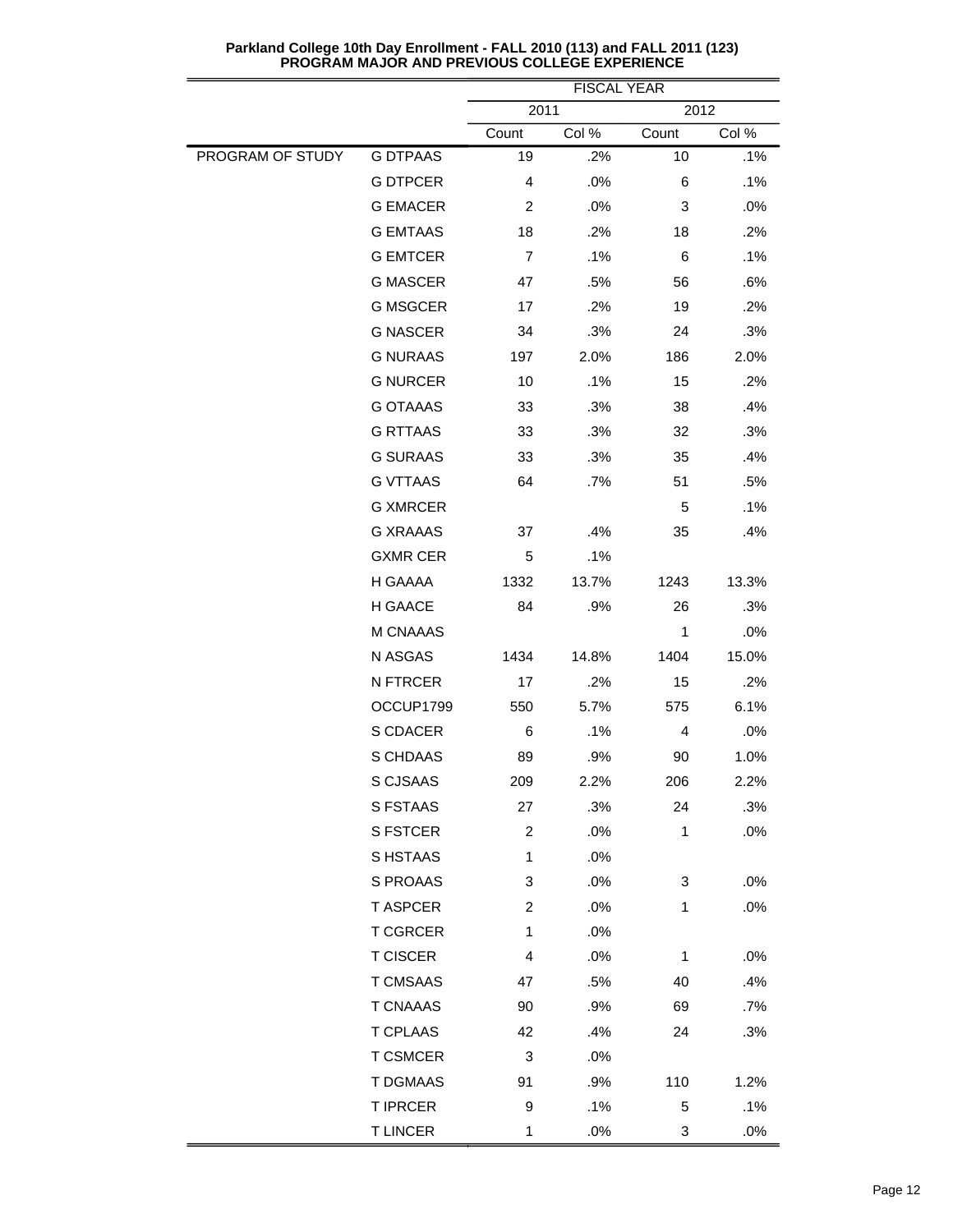|                  |                 | <b>FISCAL YEAR</b> |        |                  |        |
|------------------|-----------------|--------------------|--------|------------------|--------|
|                  |                 | 2011               |        | 2012             |        |
|                  |                 | Count              | Col %  | Count            | Col %  |
| PROGRAM OF STUDY | <b>T MSACER</b> |                    |        | 1                | .0%    |
|                  | <b>T MSNCER</b> | 1                  | .0%    |                  |        |
|                  | <b>T MSOCER</b> | 3                  | .0%    | $\overline{c}$   | .0%    |
|                  | <b>T NETCER</b> | 3                  | .0%    | $\sqrt{3}$       | .0%    |
|                  | T NSSCER        | 1                  | .0%    |                  |        |
|                  | T OCAAAS        | 83                 | .9%    | 88               | .9%    |
|                  | T OCPCER        | 5                  | .1%    | 5                | .1%    |
|                  | T OCTCER        | 4                  | .0%    | $\boldsymbol{9}$ | .1%    |
|                  | T ODBCER        | $\overline{c}$     | .0%    |                  |        |
|                  | T OOSCER        | $\overline{c}$     | .0%    | 6                | .1%    |
|                  | <b>T VGAAAS</b> | 1                  | .0%    | 1                | .0%    |
|                  | <b>TVGWCER</b>  | $\overline{c}$     | .0%    |                  |        |
|                  | <b>T WSMCER</b> | 8                  | .1%    | 5                | .1%    |
|                  | X CDLCER        | 4                  | .0%    | 10               | .1%    |
|                  | Y AB2CE         | 12                 | .1%    | $\sqrt{3}$       | .0%    |
|                  | Y AB3CE         | 50                 | .5%    | 16               | .2%    |
|                  | Y AB4CE         | 55                 | .6%    | 17               | .2%    |
|                  | Y ABBCE         | 1                  | .0%    | $\mathbf{1}$     | .0%    |
|                  | Y AS5CE         | 30                 | .3%    | 11               | .1%    |
|                  | Y AS6CE         | 34                 | .3%    | 13               | .1%    |
|                  | Y ASACE         |                    |        | 1                | .0%    |
|                  | Y EL1CE         | 7                  | .1%    | 7                | .1%    |
|                  | Y EL2CE         | 49                 | .5%    | 30               | .3%    |
|                  | Y EL3CE         | 22                 | .2%    | 17               | .2%    |
|                  | Y EL4CE         | 38                 | .4%    | 20               | .2%    |
|                  | Y EL5CE         | 18                 | .2%    | 19               | .2%    |
|                  | Y EL6CE         | 1                  | .0%    |                  |        |
|                  | Y GSUAGS        | 2796               | 28.8%  | 2991             | 31.9%  |
|                  | Total           | 9715               | 100.0% | 9368             | 100.0% |

**Parkland College 10th Day Enrollment - FALL 2010 (113) and FALL 2011 (123) PROGRAM MAJOR AND PREVIOUS COLLEGE EXPERIENCE**

Source: p:\data\oire\iccb\e1\e1fy12.sav

Prepared by IAR; 10/31/2011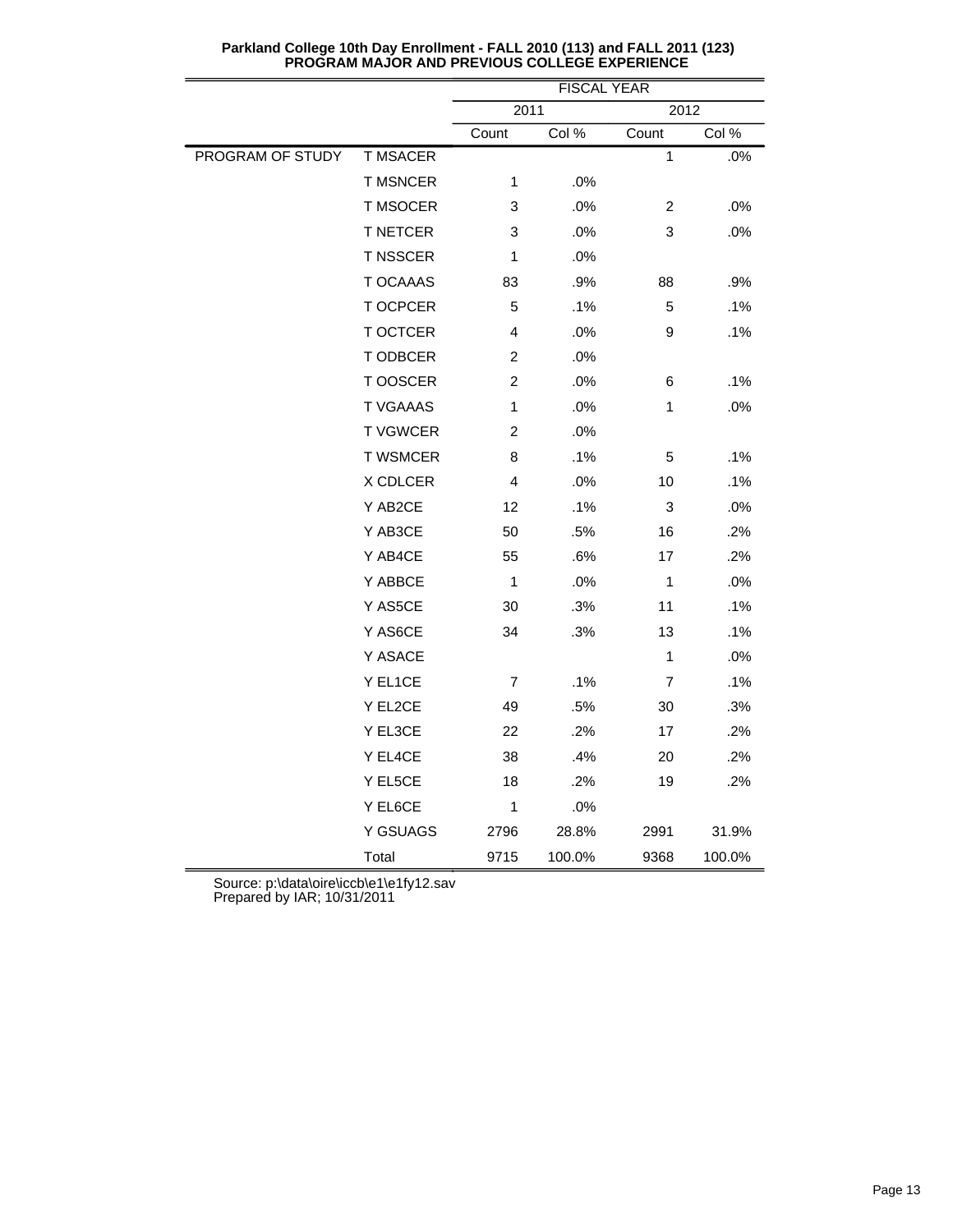|                                |                                             |                | <b>FISCAL YEAR</b> |                |        |  |
|--------------------------------|---------------------------------------------|----------------|--------------------|----------------|--------|--|
|                                |                                             | 2011           |                    | 2012           |        |  |
|                                |                                             | Count          | Col %              | Count          | Col %  |  |
| <b>PREVIOUS</b><br>INSTITUTION | Total                                       | 402            | 100.0%             | 391            | 100.0% |  |
| ATTENDED                       | Unknown Institution                         | 1              | .2%                |                |        |  |
|                                | <b>Aurora University</b>                    |                |                    | 1              | .3%    |  |
|                                | <b>Black Hawk College-East</b>              | 1              | .2%                |                |        |  |
|                                | <b>Black Hawk College-Quad Cities</b>       | $\overline{2}$ | .5%                | 2              | .5%    |  |
|                                | <b>Blackburn College</b>                    | 1              | .2%                |                |        |  |
|                                | <b>Bradley University</b>                   | $\overline{c}$ | .5%                | 1              | .3%    |  |
|                                | Carl Sandburg College                       | 1              | .2%                | 2              | .5%    |  |
|                                | City Colleges of Chicago                    |                |                    | $\overline{c}$ | .5%    |  |
|                                | College of DuPage                           | 11             | 2.7%               | 5              | 1.3%   |  |
|                                | College of Lake County                      | 3              | .7%                | 3              | .8%    |  |
|                                | College of St. Francis                      |                |                    | 1              | .3%    |  |
|                                | Columbia College                            | 1              | .2%                |                |        |  |
|                                | Danville Area Community College             | 20             | 5.0%               | 26             | 6.6%   |  |
|                                | DeVry Institute of Technology -<br>Lombard  | 1              | .2%                |                |        |  |
|                                | Eastern Illinois University                 | 8              | 2.0%               | 10             | 2.6%   |  |
|                                | <b>Elgin Community College</b>              | 1              | .2%                | 1              | .3%    |  |
|                                | Eureka College                              | 1              | .2%                | 2              | .5%    |  |
|                                | Greenville College                          | 1              | .2%                |                |        |  |
|                                | Harold Washington College (Loop<br>College) |                |                    | 6              | 1.5%   |  |
|                                | <b>Heartland Community College</b>          | 21             | 5.2%               | 12             | 3.1%   |  |
|                                | <b>Highland Community College</b>           | $\overline{c}$ | .5%                |                |        |  |
|                                | Illinois Central College                    | 11             | 2.7%               | 9              | 2.3%   |  |
|                                | Illinois College                            | 1              | .2%                |                |        |  |
|                                | Illinois State University                   | 4              | 1.0%               | 11             | 2.8%   |  |
|                                | Illinois Valley Community College           | 4              | 1.0%               |                |        |  |
|                                | Illinois Wesleyan University                | 3              | .7%                |                |        |  |
|                                | John A. Logan College                       | 6              | 1.5%               | 3              | .8%    |  |
|                                | John Wood Community College                 | 2              | .5%                | 1              | .3%    |  |
|                                | Joliet Junior College                       | 11             | 2.7%               | 16             | 4.1%   |  |
|                                | Judson College                              | 1              | .2%                |                |        |  |
|                                | Kankakee Community College                  | 15             | 3.7%               | 19             | 4.9%   |  |
|                                | Kaskaskia College                           | 2              | .5%                | $\overline{2}$ | .5%    |  |
|                                | Kendall College                             |                |                    | 1              | .3%    |  |
|                                | Kennedy-King College                        | 2              | .5%                | $\overline{c}$ | .5%    |  |
|                                | Kishwaukee College                          | 3              | .7%                | 3              | .8%    |  |
|                                | Lake Land College                           | 23             | 5.7%               | 33             | 8.4%   |  |
|                                | Lewis & Clark Community College             | 1              | .2%                |                |        |  |
|                                | Lincoln Christian College                   | 1              | .2%                |                |        |  |

## **Parkland College 10th Day Enrollment - FALL 2010 (113) and FALL 2011 (123) PROGRAM MAJOR AND PREVIOUS COLLEGE EXPERIENCE**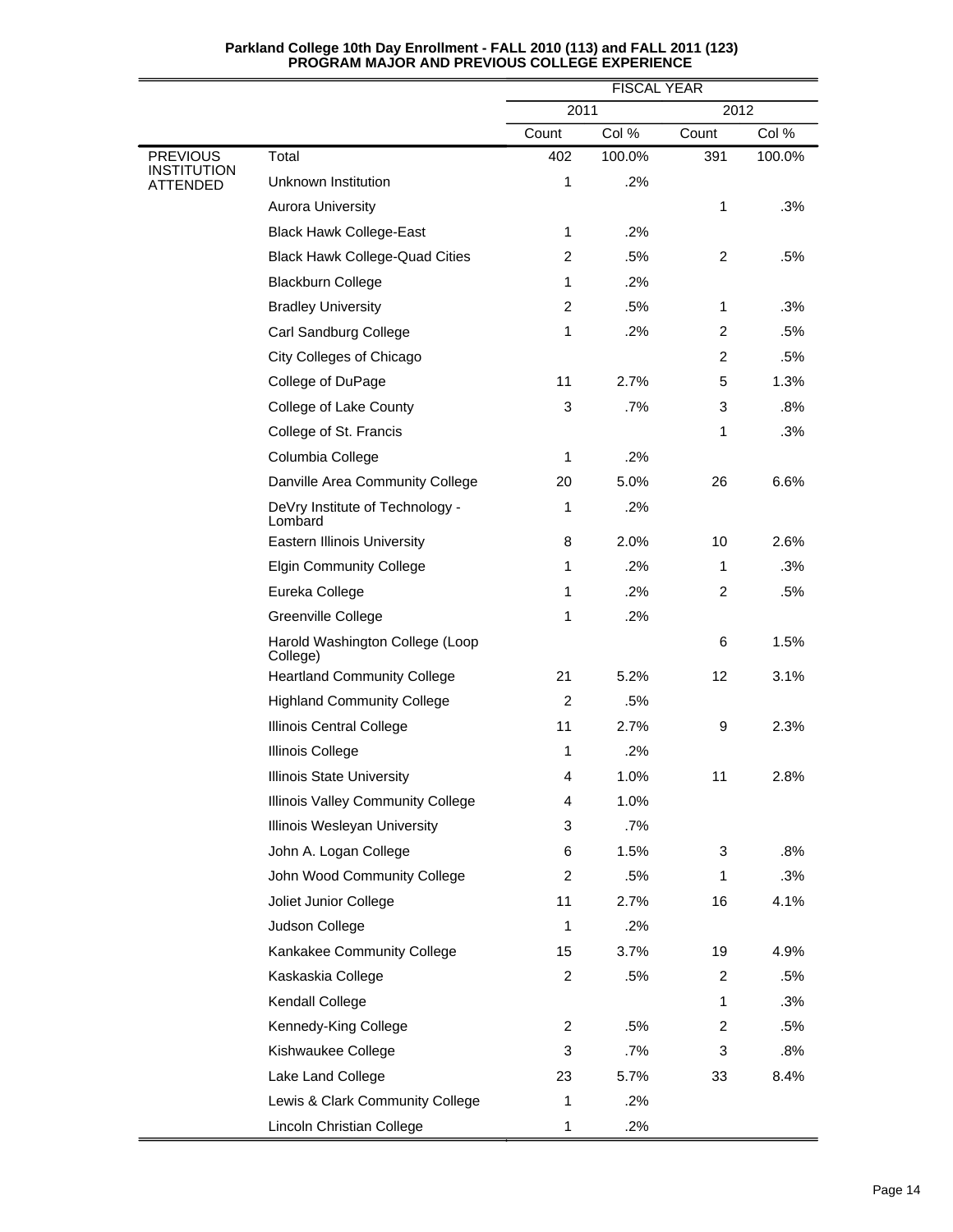|                                          |                                                              |                | <b>FISCAL YEAR</b> |              |       |
|------------------------------------------|--------------------------------------------------------------|----------------|--------------------|--------------|-------|
|                                          |                                                              | 2011           |                    | 2012         |       |
|                                          |                                                              | Count          | Col %              | Count        | Col % |
| <b>PREVIOUS</b><br>INSTITUTION<br>TENDED | Lincoln College                                              | $\overline{4}$ | 1.0%               | 3            | .8%   |
|                                          | <b>Lincoln Land Community College</b>                        | $\overline{2}$ | .5%                | 9            | 2.3%  |
|                                          | Lincoln Trail College                                        | $\overline{2}$ | .5%                | 2            | .5%   |
|                                          | MacMurray College                                            | $\overline{2}$ | .5%                |              |       |
|                                          | Malcolm X College                                            | 1              | .2%                | $\mathbf{1}$ | .3%   |
|                                          | <b>McHenry County College</b>                                | 1              | $.2\%$             | 1            | .3%   |
|                                          | <b>Millikin University</b>                                   | $\overline{2}$ | .5%                | 4            | 1.0%  |
|                                          | Moraine Valley Comm. College                                 | 8              | 2.0%               | 13           | 3.3%  |
|                                          | North Park Coll. & Theol. Seminary                           | 1              | $.2\%$             |              |       |
|                                          | Northeastern Illinois University                             | 3              | .7%                | 2            | .5%   |
|                                          | Northern Illinois University                                 | 5              | 1.2%               |              |       |
|                                          | Oakton Community College                                     | 3              | .7%                | 3            | .8%   |
|                                          | Olive-Harvey College                                         | 1              | .2%                | 1            | .3%   |
|                                          | Olivet Nazarene College                                      | $\overline{2}$ | .5%                |              |       |
|                                          | <b>Olney Central College</b>                                 | $\mathbf{1}$   | .2%                | 6            | 1.5%  |
|                                          | Prairie State College                                        | $\overline{2}$ | .5%                | 3            | .8%   |
|                                          | Rend Lake College                                            | 2              | .5%                | 1            | .3%   |
|                                          | Richard J. Daley College                                     | 3              | .7%                | 1            | .3%   |
|                                          | <b>Richland Community College</b>                            | 7              | 1.7%               | 4            | 1.0%  |
|                                          | <b>Robert Morris College</b>                                 | 3              | $.7\%$             | 1            | .3%   |
|                                          | Rock Valley College                                          | 4              | 1.0%               | 3            | .8%   |
|                                          | Sauk Valley Community College                                | $\overline{2}$ | .5%                | 1            | .3%   |
|                                          | <b>Shawnee Community College</b>                             | 1              | $.2\%$             |              |       |
|                                          | SIU Carbondale                                               | 13             | 3.2%               | 9            | 2.3%  |
|                                          | <b>SIU Edwardsville</b>                                      | 4              | 1.0%               | 4            | 1.0%  |
|                                          | South Suburban College of Cook<br>County (Thornton Community | 1              | .2%                | 3            | .8%   |
|                                          | Southeastern Illinois College                                | $\overline{2}$ | .5%                |              |       |
|                                          | Southwestern Illinois College                                | $\overline{2}$ | .5%                | 3            | .8%   |
|                                          | Spoon River College                                          | 1              | .2%                | 2            | .5%   |
|                                          | <b>Trinity Christian College</b>                             |                |                    | 1            | .3%   |
|                                          | <b>Triton College</b>                                        | 7              | 1.7%               | 1            | .3%   |
|                                          | U of I - Chicago                                             | 3              | .7%                | 1            | .3%   |
|                                          | U of I - Springfield                                         |                |                    | 1            | .3%   |
|                                          | U of I - Urbana                                              | 70             | 17.4%              | 71           | 18.2% |
|                                          | Wabash Valley College                                        |                |                    | 1            | .3%   |
|                                          | <b>Waubonsee Community College</b>                           | 2              | $.5\%$             | 1            | .3%   |
|                                          | Western Illinois University                                  | 1              | $.2\%$             | 3            | .8%   |
|                                          | Wilbur Wright College                                        | $\overline{2}$ | .5%                | 1            | .3%   |
|                                          | William Rainey Harper College                                | 2              | .5%                | 7            | 1.8%  |

# **Parkland College 10th Day Enrollment - FALL 2010 (113) and FALL 2011 (123) PROGRAM MAJOR AND PREVIOUS COLLEGE EXPERIENCE**